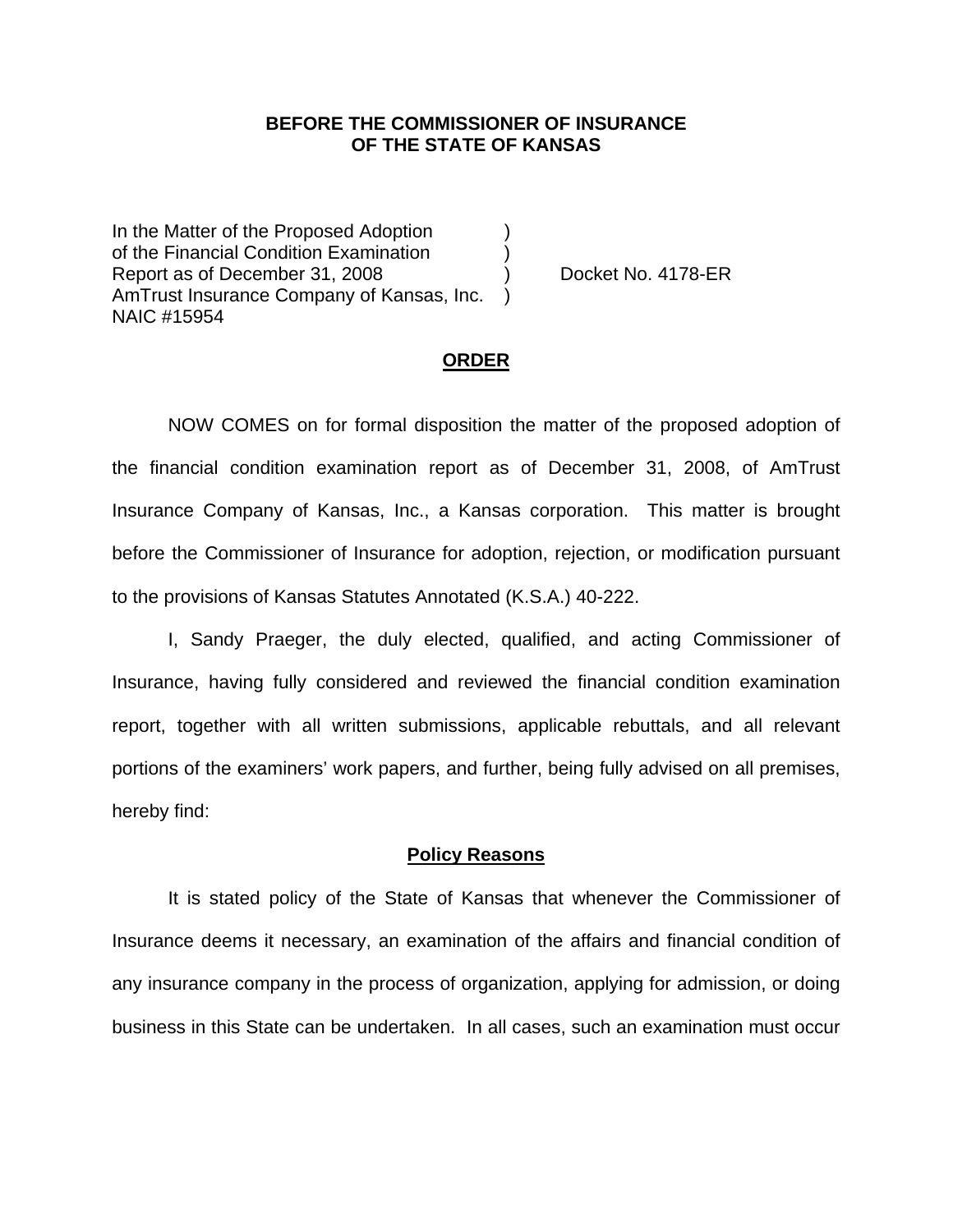once every five (5) years. Through the examination process, the insurance consuming public will be well served and protected.

## **Findings of Fact**

 1. The Commissioner of Insurance has jurisdiction over this matter pursuant to K.S.A. 40-222.

 2. An examination of AmTrust Insurance Company of Kansas, Inc. was undertaken by the Kansas Insurance Department and was completed on June 30, 2010.

 3. The examiner-in-charge tendered and filed with the Kansas Insurance Department a verified written report of the examination within thirty (30) days following completion of the examination, to wit; June 23, 2010.

 4. Following receipt of the verified report, the Kansas Insurance Department transmitted the report to AmTrust Insurance Company of Kansas, Inc. on June 30, 2010, with a duly executed notice advising the company of its opportunity to prepare and submit to the Kansas Insurance Department a written submission or rebuttal with respect to any and all matters contained in the report. AmTrust Insurance Company of Kansas, Inc. was further advised that any written submission or rebuttal needed to be filed with the Kansas Insurance Department no later than thirty (30) days after receipt of the verified report.

 5. AmTrust Insurance Company of Kansas, Inc. filed a written acceptance of the verified report on July 9, 2010.

6. Based upon the written submission tendered by AmTrust Insurance Company of Kansas, Inc., the company took no exceptions to matters contained in the verified report.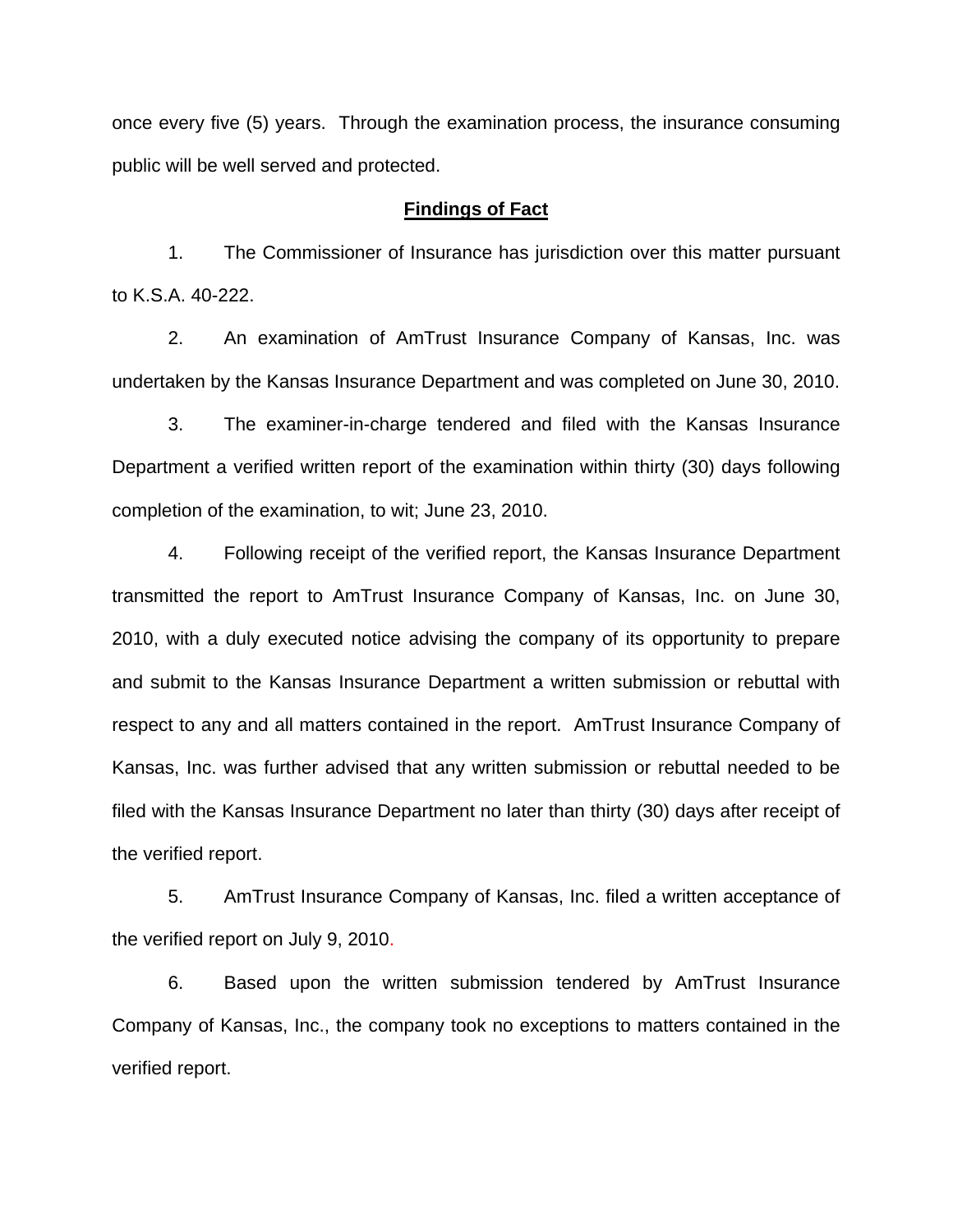7. Within thirty (30) days of the end of the time period allowed for written submission or rebuttal, the Commissioner of Insurance fully reviewed the report, together with all written submissions and rebuttals provided by AmTrust Insurance Company of Kansas, Inc.. The Commissioner of Insurance further reviewed all relevant workpapers.

 8. No other written submissions or rebuttals were submitted by AmTrust Insurance Company of Kansas, Inc.

# **Conclusion of Law**

9. K.S.A. 40-222(k)(2) provides:

"Within 30 days of the end of the period allowed for the receipt of written submissions or rebuttals, the commissioner shall fully consider and review the report, together with any written submissions or rebuttals and any relevant portions of the examiners workpapers and enter an order:

- (A) Adopting the examination report as filed or with modification or corrections. If the examination report reveals that the company is operating in violation of any law, regulation or prior order of the commissioner, the commissioner may order the company to take any action the commissioner considers necessary and appropriate to cure such violations; or
- (B) rejecting the examination report with directions to the examiners to reopen the examination for purposes of obtaining additional data, documentation or information, and refiling pursuant to subsection (k); or
- (C) call and conduct a fact-finding hearing in accordance with K.S.A. 40- 281 and amendments thereto for purposes of obtaining additional documentation, data, information and testimony."
- 10. Based upon the Finding of Fact enumerated in paragraphs #1 through #8

above, the financial condition examination report as of December 31, 2008, of AmTrust

Insurance Company of Kansas, Inc. should be adopted.

# **IT IS THEREFORE, BY THE COMMISSIONER OF INSURANCE, ORDERED THAT:**